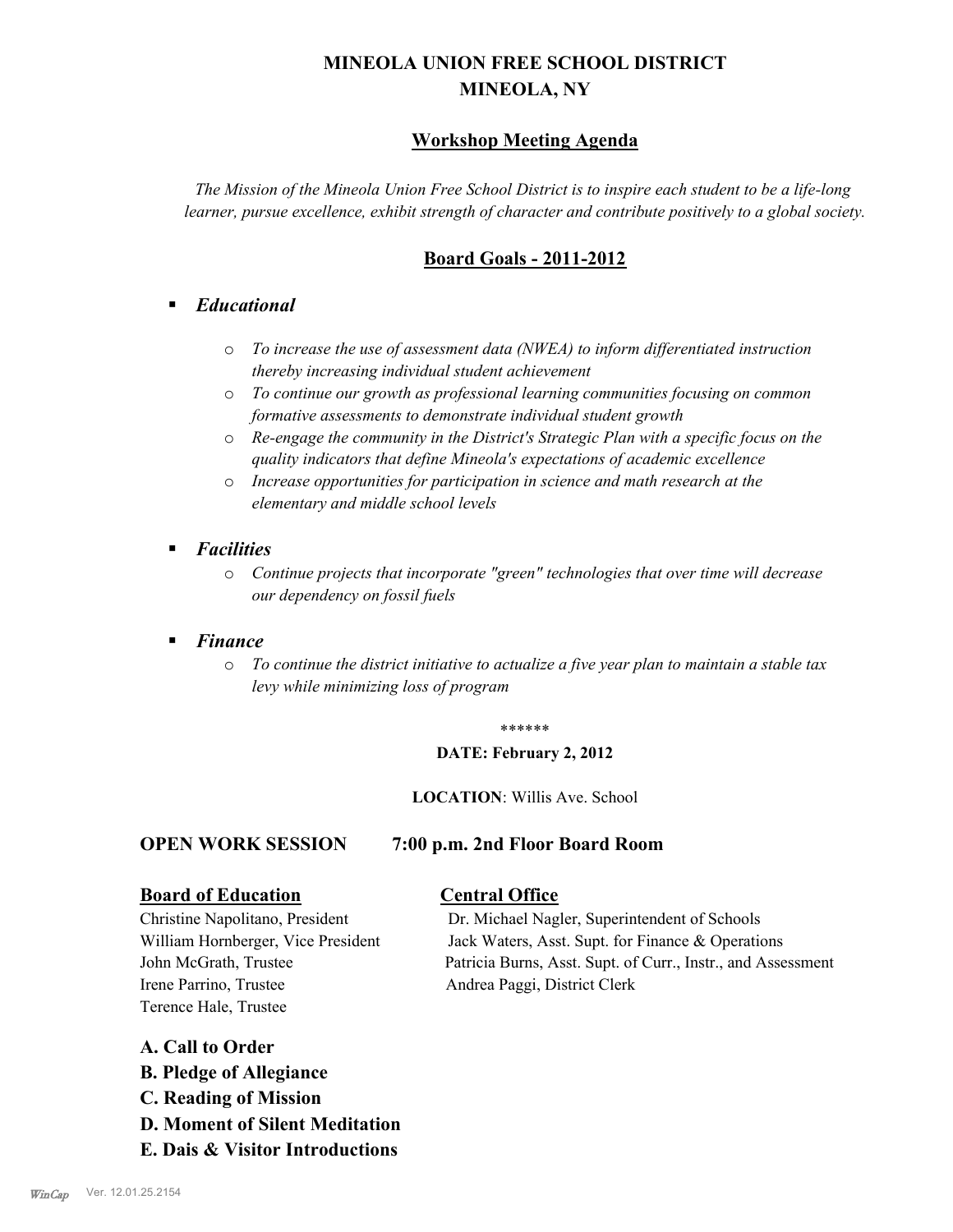- **F. High School Student Organization Report**
- **G. Old Business**
- **H. New Business**

#### **I. Consensus Agenda**

**RESOLUTION #51 -BE IT RESOLVED** that the Board of Education approves the consensus agenda items I.1.a.1. through I.2.a.2., as presented.

| <b>Motion:</b><br>Second: |     |  |
|---------------------------|-----|--|
| Yes:                      | No: |  |
|                           |     |  |
|                           |     |  |
|                           |     |  |
| Passed:                   |     |  |

#### 1. **Instruction**

- The Board of Education approves the re-appointment of Cynthia Kopp, to the position of Leave Replacement Teacher, for Elizabeth Goldman, at Meadow Drive School, effective 02/01/2012 to June 30, 2012. Salary: MA+20, Step 2, \$73,579 pro-rated. 1.
- That the Board of Education approves the appointment of Amber Danisi, to the position of part time hourly Special Education Teacher at Jackson Avenue School, effective February 6, 2012. Salary: \$54.77 per hour. 2.

#### 2. **Civil Service**

- a. Appointments
- That the Board of Education approve the appointment of Shanelle Glover, to the position of part time Bus Attendant, to replace Mary Beth Miceli in Transportation, effective 02/06/2012. Salary will be \$10.75 per hour on Step 1; probation is 26 weeks. 1.
- That the Board of Education approve the appointment of Patricia Froehlich, to the Teacher Aid Substitute list, effective 02/06/2012. Salary would be \$13.74 per hour. 2.

a. Appointments Instruction